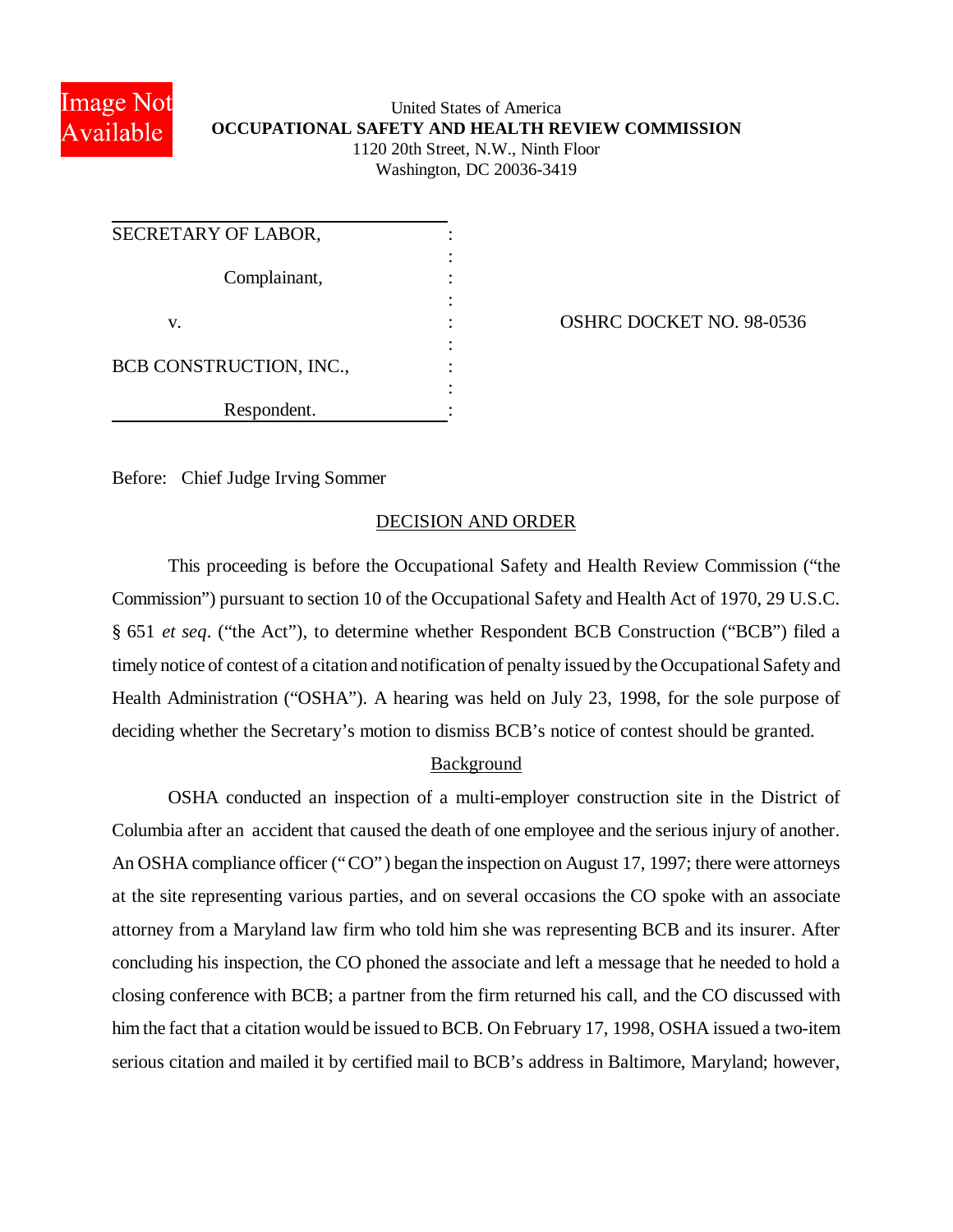after three delivery attempts, the U.S. Postal Service returned the citation package to OSHA.<sup>1</sup> Shortly after February 17, 1998, the associate called the CO and told him she understood a citation had been issued but that BCB had not received it, and the CO advised her to call his area director. The associate spoke to the area director on February 26, 1998, explaining that she represented BCB and its insurer and that BCB had not received the citation; she then requested a copy of the citation, and the area director faxed it to her the same day.<sup>2</sup> On March 11, 1998, the associate called the CO and informed him that BCB still had not received the citation; the CO told her he would check into the matter, and, in so doing, learned of the unsuccessful delivery attempts. On March 24, 1998, the CO received a letter from the partner, dated March 23, 1998, advising that he was representing BCB and that BCB was contesting the citation and penalties.<sup>3</sup> The CO called the law firm and spoke with the associate, telling her what he had learned and that the contest period was already over.<sup>4</sup>

#### Whether Service of the Citation was Valid

Section 10(a) of the Act requires an employer to notify OSHA of its intent to contest a citation within 15 working days of its receipt of the citation, and the employer's failure to file a timely notice of contest results in the citation and penalty becoming a final judgment of the Commission by operation of law. The Secretary contends that BCB received the citation on February 26, 1998, when it was faxed to the law firm representing BCB, and that the notice of contest was not timely because

<sup>&</sup>lt;sup>1</sup>The attempted deliveries took place on February 19, February 24 and March 7, 1998, and although the Postal Service on each occasion left a yellow "pick-up notice" on the secured front door of BCB's address of record, no one ever retrieved the citation package.

<sup>&</sup>lt;sup>2</sup>The associate recalled telling the OSHA officials that she represented BCB and its insurer in the personal injury case and that BCB also had corporate counsel; however, both OSHA officials recalled her saying only that she represented BCB and its insurer.

<sup>&</sup>lt;sup>3</sup>The law firm sent two letters to OSHA on behalf of BCB before the notice of contest. The first, dated October 27, 1997, and addressed to the CO, stated that the partner represented BCB in claims arising out of the accident and requested an opportunity to view certain physical evidence and notice of any tests to be performed; the second, dated January 13, 1998, and addressed to an OSHA supervisor, asked for an extension to provide documents in response to a subpoena. *See* C-3. The record indicates that the associate prepared and signed all three letters at the partner's request.

<sup>&</sup>lt;sup>4</sup>Although the associate recalled her March 11 and 24 conversations as having been with the area director, the record as a whole indicates that they were with the CO.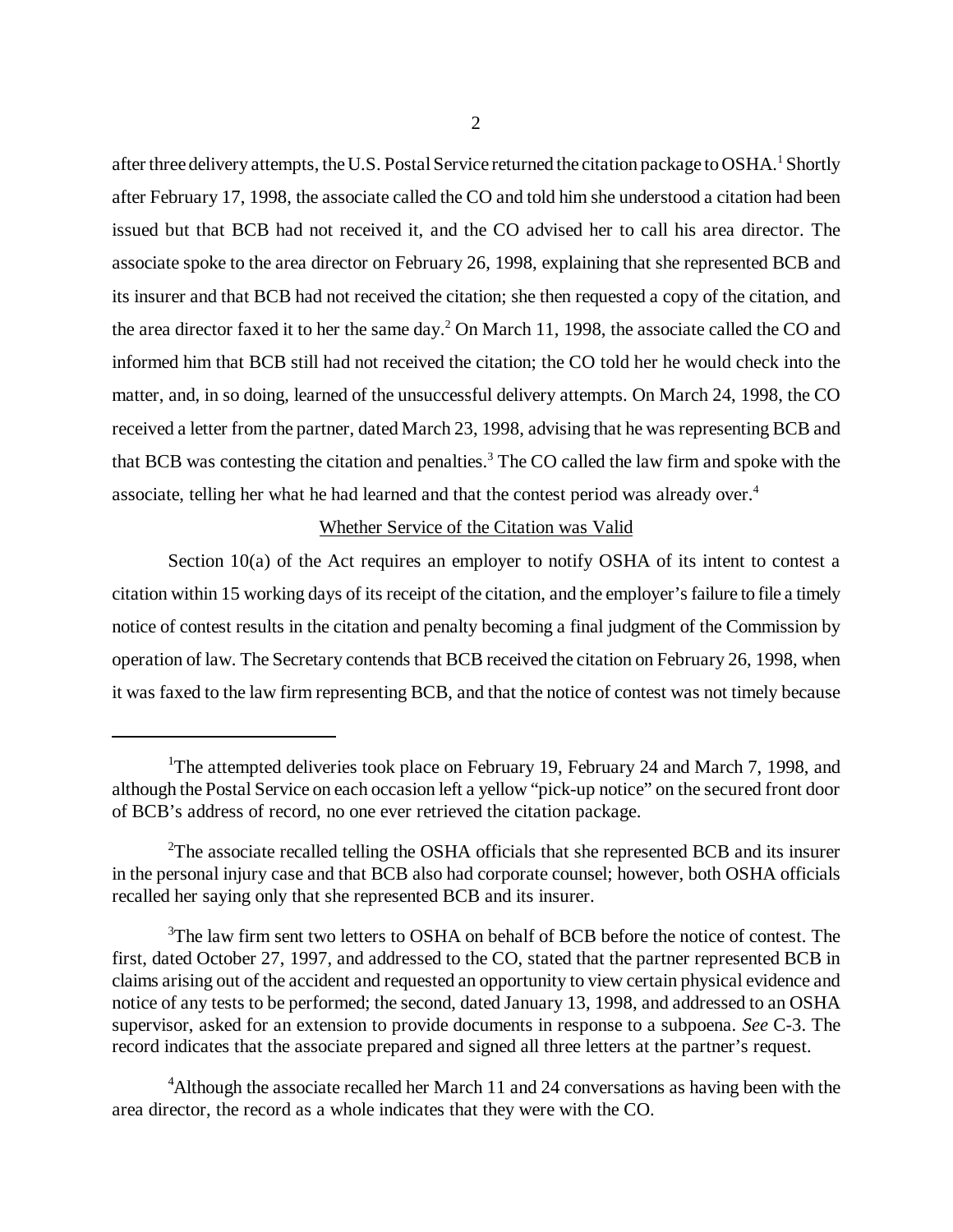it was not filed within 15 working days of that date. BCB, on the other hand, contends that there was no valid service of the citation because it was not served by certified mail as required by the Act and because the law firm had no authority to accept service.

With respect to BCB's first contention, the record shows that the Secretary mailed the citation by certified mail to the address the CO obtained during the inspection, that the Postal Service left a pick-up notice on the secured door at that address on each of its three attempts to deliver the citation, and that no one ever retrieved the citation. (Tr.  $7-10$ ;  $49-51$ ;  $55-56$ ; C-2; R-1). There is testimony in the record suggesting that BCB may have moved. (Tr. 50-51). However, as the Secretary points out, BCB does not assert that the address on C-2, the envelope the citation was mailed in, is incorrect. Moreover, even assuming *arguendo* that BCB did move, that the Postal Service attempted delivery at that address indicates that BCB did not file a change of address to ensure it would receive its mail. Regardless, given the Postal Service's three attempts to deliver the citation by certified mail at BCB's address of record, the company cannot now complain that it did not receive the citation by certified mail. BCB's contention is accordingly rejected.

With respect to BCB's second contention, the record shows, and BCB does not dispute, that OSHA faxed the citation to the law firm on February 26, 1998. (Tr. 34; C-4). BCB contends, rather, that the law firm had no authority to accept service of the citation. BCB notes that it is involved in four proceedings arising from the accident, that the law firm was not representing it in the OSHA investigation until March 23, 1998, the date of the notice of contest letter, and that up until that time the only claim the law firm was handling was the personal injury case relating to BCB and its insurer; BCB also notes that the law firm had never represented it previously, that a different law firm is representing it in the two other proceedings, and that it also has corporate counsel.

In support of its contention, BCB points out that service cannot be made on an attorney unless that attorney has been authorized to receive service, citing to *Santos v. State Farm Fire & Casualty Co.*, 902 F.2d 1092, 1094 (2d Cir. 1990). However, according to Wright & Miller, the authority to accept process need not be explicit but may be implied from the relationship between the defendant and the alleged agent; there must be evidence that the defendant intended to confer such authority upon the agent, and the requisite intent may be implied from the circumstances surrounding the service upon the agent. 4A Charles A. Wright & Arthur R. Miller, *Federal Practice & Procedure*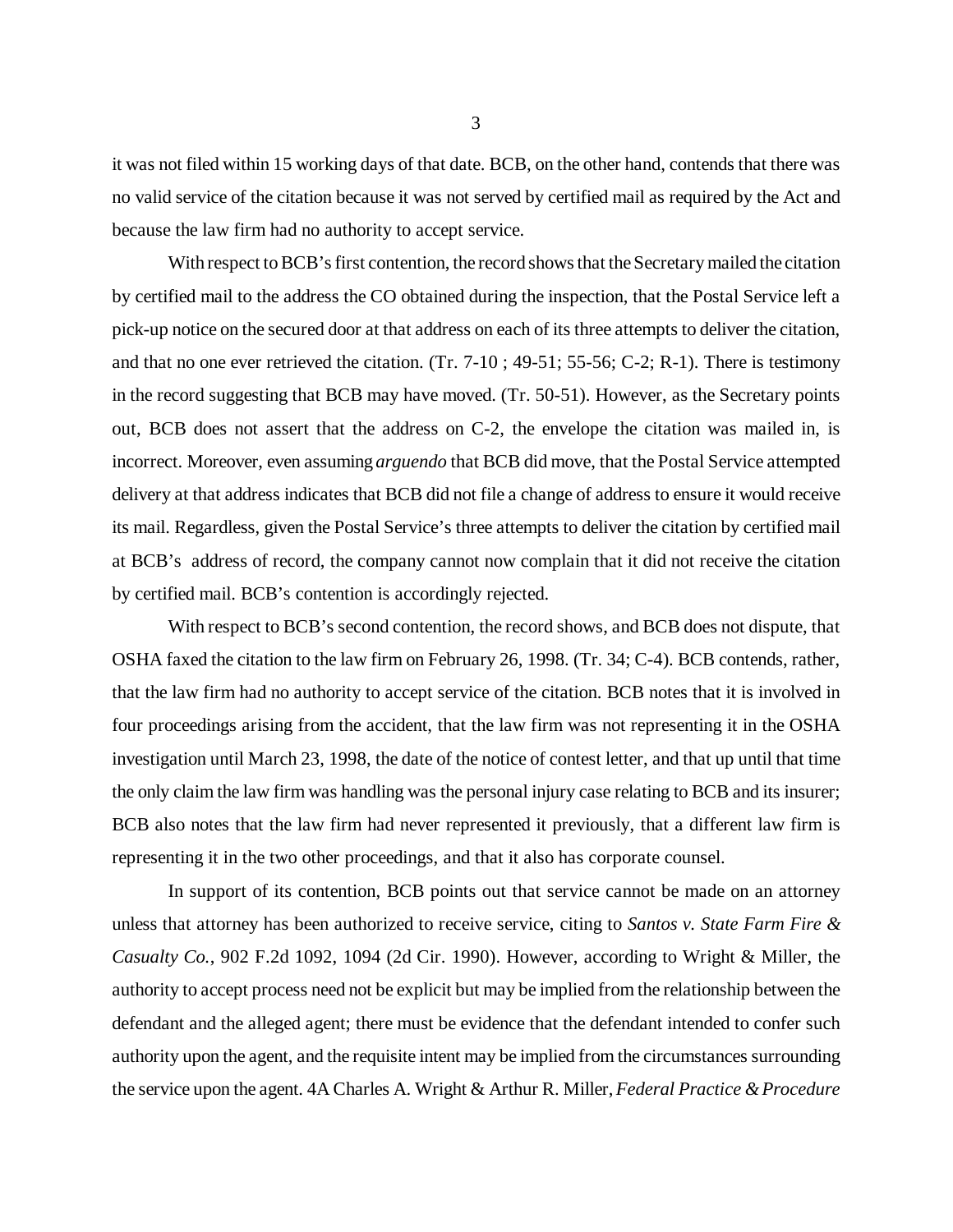§ 1097, at 84-87 (2d ed. 1987). *See also United States v. Bosurgi*, 343 F. Supp. 815, 817-18 (S.D.N.Y. 1972); *Automatic Merchandising Corp. v. Zenga*, 159 F. Supp. 489, 490 (D. Mass. 1958). Consequently, whether service was valid in this case depends upon whether the requisite intent to confer authority may be implied from the circumstances.

Although the background sets out the basic facts in this case *supra*, there is one key point that requires further elaboration. When the CO called the associate and left a message that he needed to hold a closing conference with BCB, a partner from the law firm returned the call. The CO testified he advised the partner that the purpose of his call was to hold a closing conference and that a citation would be issued to BCB; the CO also testified that he discussed BCB's rights and responsibilities in regard to the citation, and that the partner disputed several aspects of the alleged violations. (Tr. 25- 28). BCB did not rebut this testimony, which, in my opinion, resolves the issue of the service of the citation. As I see it, if the law firm was not representing BCB in the OSHA matter, the partner would have so advised the CO upon learning the purpose of the call, and that he did not convinces me that the law firm was in fact representing BCB at the time of the closing conference, if not before. I find, therefore, that BCB's intent to confer authority upon the law firm to accept service of the citation is implicit from the circumstances in this case and that OSHA's faxing of the citation to the law firm on February 26, 1998, was valid service.<sup>5</sup> BCB's contention is accordingly rejected.

#### Whether BCB is Entitled to Rule 60(b) Relief

The record clearly shows that BCB did not file its notice of contest until after the expiration of the required 15-day period. An otherwise untimely notice of contest may be accepted where the delay in filing was caused by deception on the part of the Secretary or by the Secretary's failure to follow proper procedures. An employer is also entitled to relief if it establishes that the Commission's final order was entered as a result of "mistake, inadvertence, surprise, or excusable neglect" or "any other reason justifying relief," including mitigating circumstances such as absence, illness or a disability which would prevent a party from protecting its interests. *See* Fed. R. Civ. P. 60(b); *Branciforte Builders, Inc.*, 9 BNA OSHC 2113 (No. 80-1920, 1981). The Secretary contends that there are no reasons justifying Rule 60(b) relief in this case. I agree.

 ${}^{5}$ In so finding, I have considered the testimony suggesting that the decision to have the law firm represent BCB in the OSHA matter was made on March 23, 1998. (Tr. 54-55).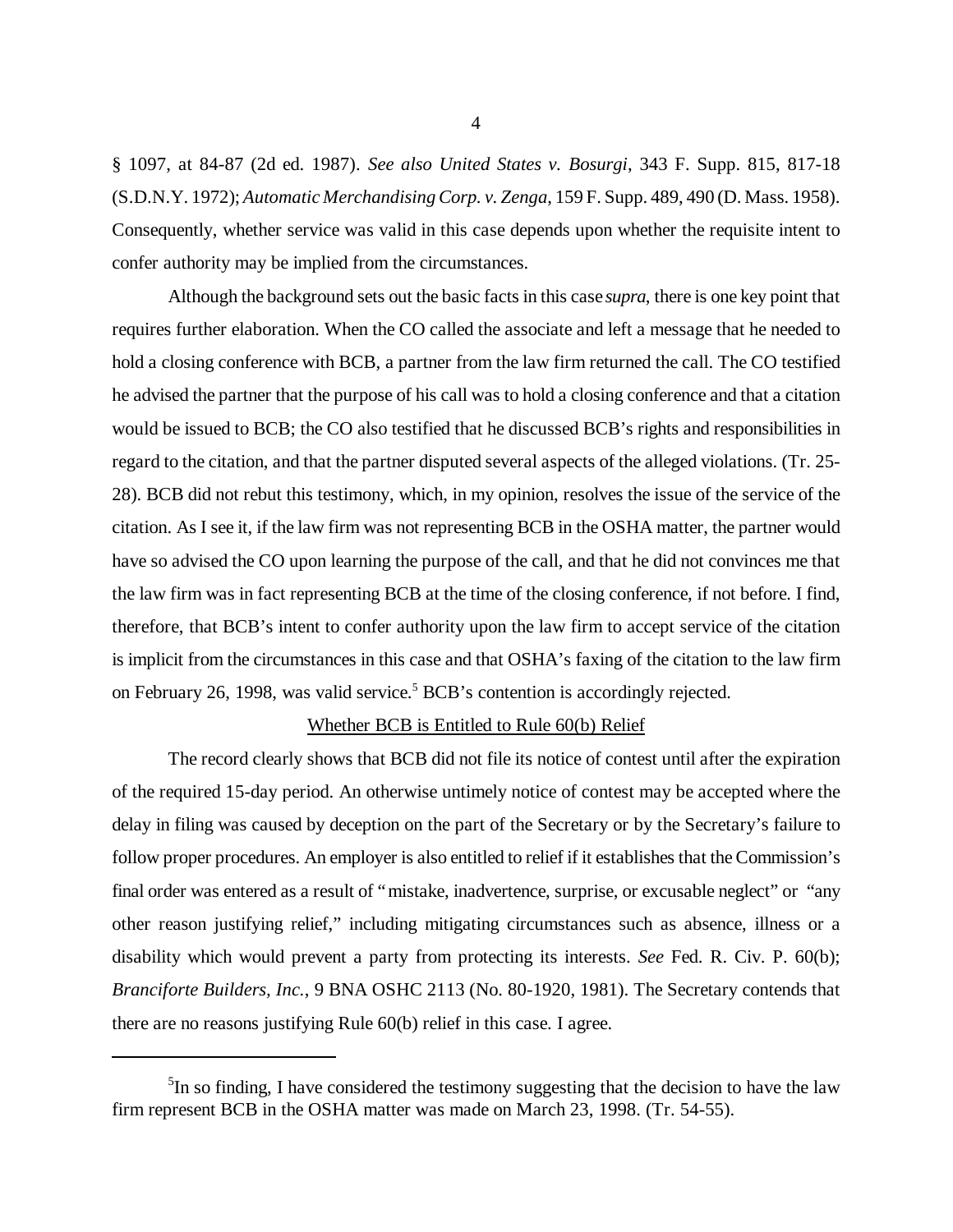There is no evidence that the Secretary failed to follow proper procedures or was deceptive in this matter. OSHA mailed the citation by certified mail to BCB's address of record, and BCB did not retrieve it despite three notices left on its front door. OSHA then faxed the citation to the attorney who requested it and who said she was representing BCB, and BCB did not contest the citation within the required period of time after its receipt by facsimile. BCB notes that the area director never advised that the facsimile transmission effectuated service and that the CO told the associate attorney on March 24 that the contest period was over because the citation was delivered as of the Postal Service's first attempt. Regardless, I find that OSHA had no obligation to advise that its faxing of the citation constituted service, under the facts of this case; further, it is clear that the CO's March 24 statement did not influence BCB's filing of the notice of contest because it was already filed. *See, e.g., Keefe Earth Boring Co.*, 14 BNA OSHC 2187 (No. 88-2521, 1991).

There is likewise no evidence of excusable neglect in this case. The CO testified that he discussed BCB's rights and responsibilities with respect to the citation during his telephone closing conference with the partner. (Tr. 25-28). In addition, both the citation issued to BCB and its cover letter explain the 15-day contest period. The cover letter states, in the first paragraph, as follows:

You must abate the violations referred to in this Citation by the dates listed and pay the penalties proposed, unless within 15 working days ... from your receipt of this Citation and Notification of Penalty you mail a notice of contest to the U.S. Department of Labor Area Office at the address shown above. Please refer to the enclosed booklet (OSHA 3000) which outlines your rights and responsibilities and which should be read in conjunction with this form.

The cover letter further states, on page 2, as follows:

**Right to Contest** - You have the right to contest this Citation and Notification of Penalty. You may contest all citation items or only individual items. You may also contest proposed penalties and/or abatement dates without contesting the underlying violations. **Unless you inform the Area Director in writing that you intend to contest the citation(s) and/or proposed penalty(ies) within 15 working days after receipt, the citation(s) and the proposed penalty(ies) will become a final order of the Occupational Safety and Health Review Commission and may not be reviewed by any court or agency.**

The Commission has held that a business must have orderly procedures in place for the receipt and handling of important documents. *See, e.g., E.K. Constr. Co.*, 15 BNA OSHC 1165, 1166 (No. 90-2460, 1991), and cases cited therein. The Commission has additionally held that the OSHA